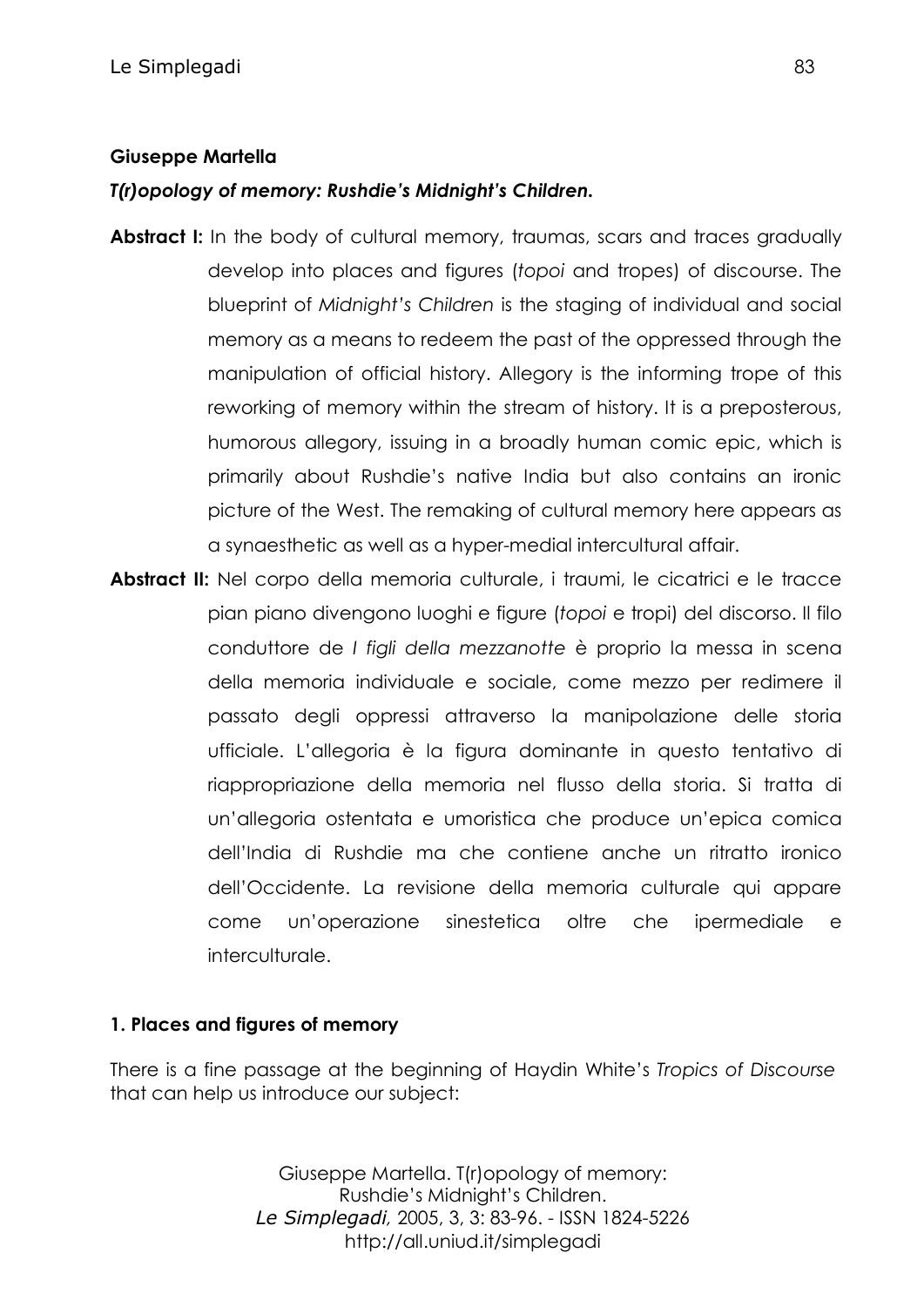When we seek to make sense of such problematical topics as human nature, culture, society, and history, we never say precisely what we wish to say or mean precisely what we say. Our discourse always tends to slip away from our data towards the structures of consciousness with which we are trying to grasp them; or, what amounts to the same thing, the data always resist the coherency of the image which we are trying to fashion of them. (White 1978: 1)

Memory certainly belongs to this set of problematic topics that White refers to. It is problematic above all because it is strictly connected to the living body, to its fleeting needs and drives: human, all too human, is Mnemosyne, the mother of the muses, of imagination and history; astute and stubborn in her resistance to any conceptual framework we can devise in order to capture her. It will not behave differently in the present occasion. So let us, from the outset, bear in mind this "resistance to theory" (De Man 1986: 3-20), this deconstructive or selfironic intention that inhabits memory all the way back through its subconscious roots, and affects all discussion about it. All act of intentional recollection does in fact inevitably slip from our grip into brute organic materiality on the one hand, and pure imaginative evasion on the other. Or more exactly, memory consists of this unconscious slipping, call it the sliding of chronotopes (single compositions of place and time) through the interplay of its figures. We can say that memory is the moving ground or the implicit frame of all human interaction, and therefore the problems relating to its functioning imply and magnify most of the biggest issues of the so-called human sciences, especially in this present age of extensive cultural mutation. Memory and imagination, consciousness and culture, history and fiction, in fact, form a single whole that the Greeks personified in the figure of Mnemosyne, at once the mother of the art-inspiring muses and the mother history (Clio), that is the Goddess presiding to that complex of disciplines we call the "humanities", and that today appear to be threatened by the speed of technological progress and by the overbearing interests of the free market, often scarcely coinciding with the well-being of human kind. For this reason, the text of our cultural memory should be all the more attentively preserved, perused and regenerated in all its recesses and in all its speech registers, genres and tropes. This is the general aim of the interesting European research project, called ACUME, a network to which I belong: it pursues the study of the European cultural memory form several points of view and in many disciplines (1). In a talk I gave in Cyprus (2), a few years ago, on the narrative of Sebald, an exile within the European framework, I discussed memories as tropes provided with a temporal index; now I shall move in the opposite direction considering the figures of speech as traces of cultural events or behaviours that have become habitual, sedimented in customary language, as the typical modalities (topoi and tropes) of its use. In a word, I shall probe here the possibility of charting a *t(r)opology* of cultural memory, as the basis of both historical and fictional narrative.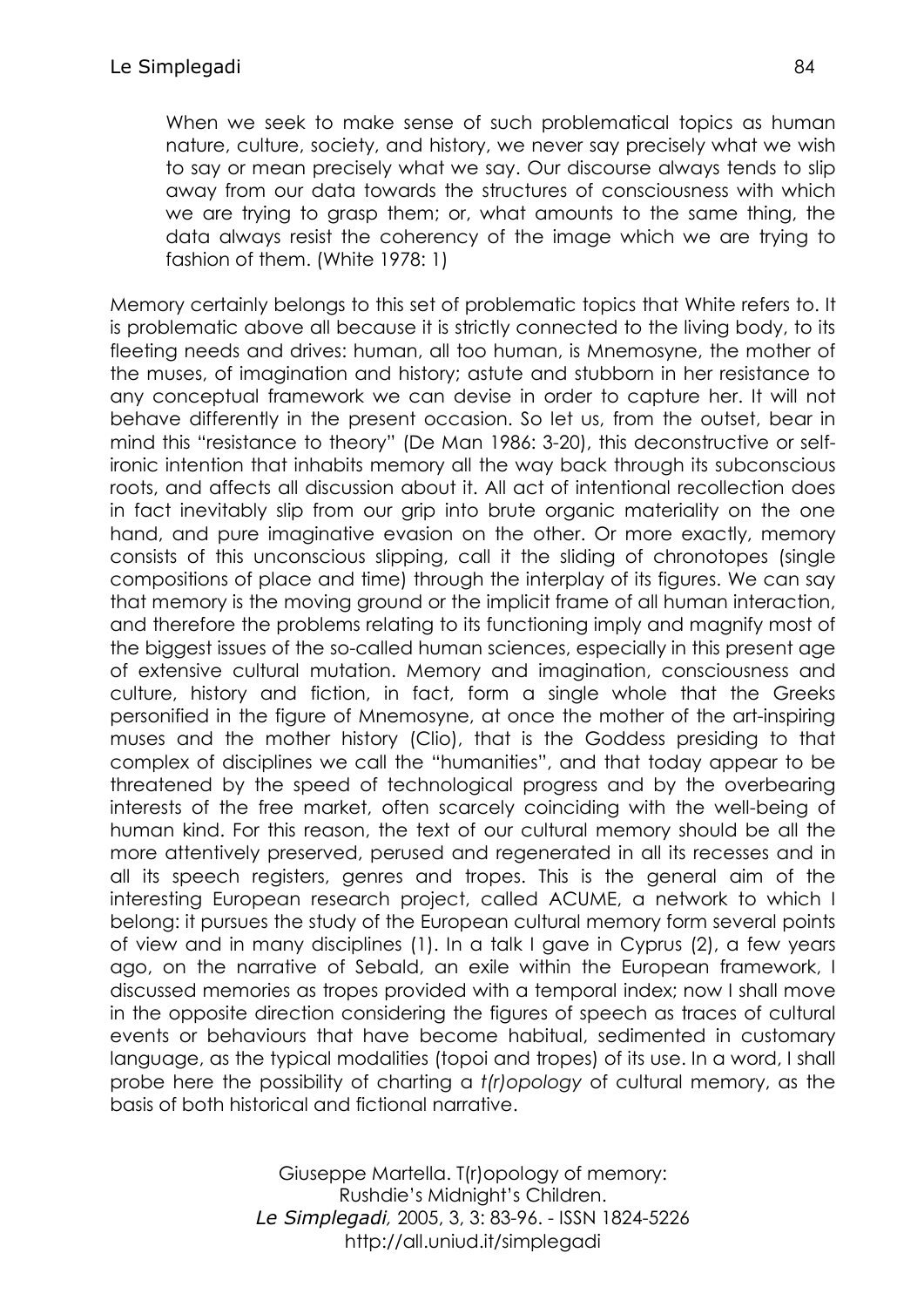To reflect on memory is to enter the mirror, or the matrix, of wonderland, to move into its interstices without ever reaching out into the "real" world. My discourse will inhabit this interstitial order, which is in fact the order of metadiscourse. In the field of language meta-discourse is to discourse what memory is to perception: the former never grasping the latter although always aiming at it. Memory represents past perceptions and feelings with an inevitable time gap, a temporal index that is translated into bio-logical traces and codes, scars and inscriptions of the individual and the social body, which gradually develop into places and figures (*topoi* and tropes) of discourse, which act as the preconditions for the work of anyone who is about to play his part in history, in the double role of subject/object, actor/spectator, servant/master. It is precisely this divided subject of memory that is portrayed, with great awareness, in the best contemporary novels, in which the meta-narrative, far from being a mere mannered affectation, is also an index (a meme) of the groundlessness and the contingency of the *literary vision* of the world (as contained in the root metaphor of the book-of-the-world) in an age when literature is compelled to abdicate its role of queen of the cultural transmission in favour of the new media. It seems to me that the so-called post-modern fiction of the last few decades more than anything else shows symptoms of this change from a literary to a multi-medial culture, and that now we should therefore begin to speak of a post literary or inter-medial fiction.

This inter-medial, as well as multiethnic and nomadic, subject is dealt with great mastery, breadth of cultural implications, wealth of figures of thought and speech (variety of topics and dialects stretching from folklore to myth) in Rushdie's *Midnight's Children*, which I have therefore chosen as a case study for my inquiry into the tropology of memory and as an instrument for the definition of single and collective identities. Saleem Sinai, the narrator and protagonist of the novel, tells us at a certain point that his life is linked to the history of India in four different ways:

I was linked to history both literally and metaphorically, both actively and passively, in what our (admirably modern) scientists might term 'modes of connection' composed of dualistically-combined configurations of the two pairs of opposed adverbs given above. This is why hyphens are necessary: actively-literally, passively-metaphorically, activelymetaphorically and passively-literally, I was inextricably entwined with my world. (Rushdie 1995: 238).

This is a rather theatrical and almost ridiculous formula (and there are quite a few in this theatrical and apparently "infantile" narrative, recalling G. Grass's *The Tin Drum*), but it does reveal the overall design of the novel and, its fundamental configuration. And if its plot is an unreliable recollection of the life of Saleem Sinai and of that of India after its independence, that is a political allegory, this formula reveals the novel's rhetorical strategy which develops through the constant movement of Saleem's account between the past and the present,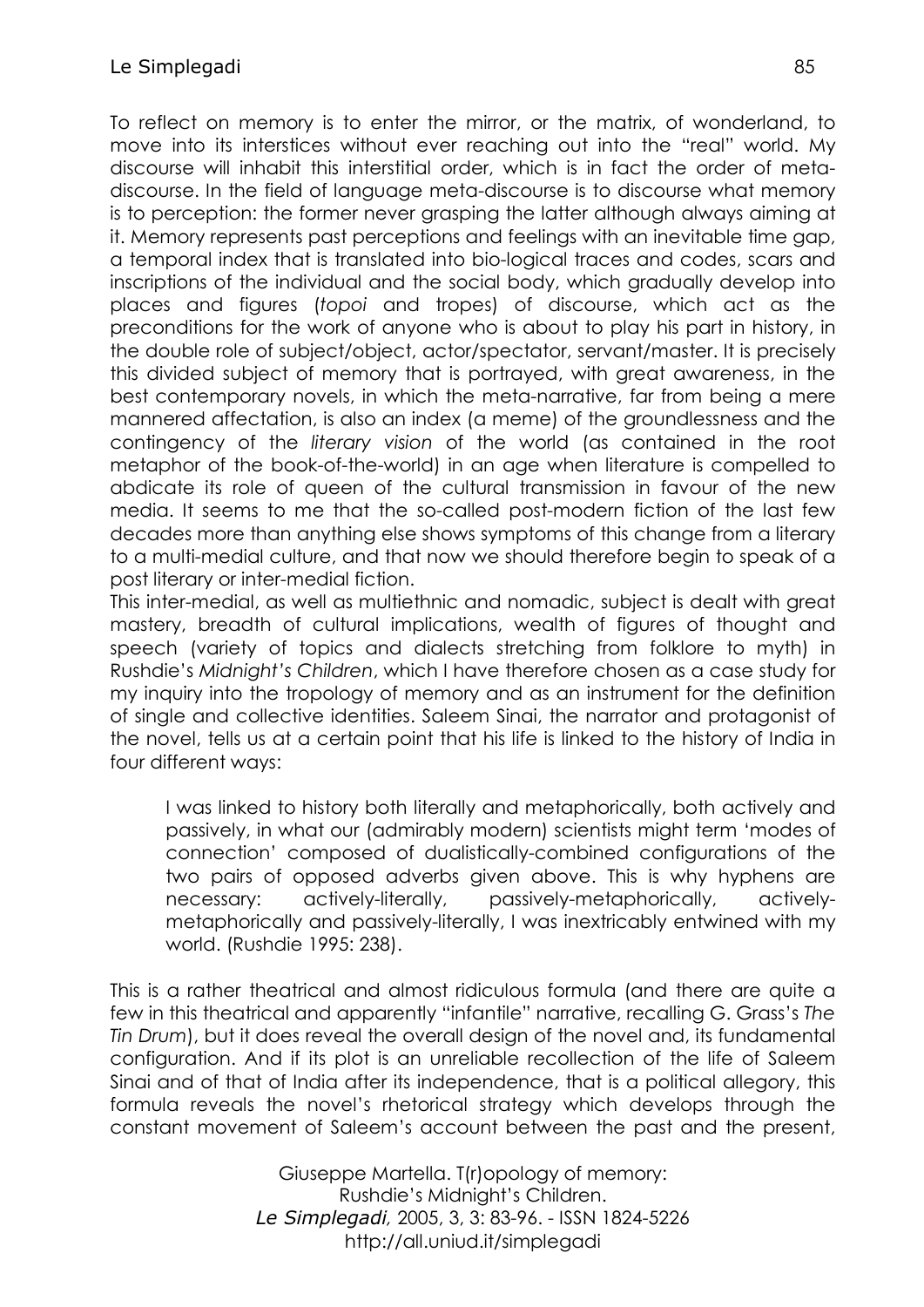and between the activity of writing and a pretended spoken report to Padma, the impatient listener:

While I, at my desk, feel the sting of Padma's impatience. (I wish at times for a more discerning audience, someone who would understand the need for rhythm, pacing, the subtle introduction of minor chords which will later rise, swell, seize the melody […]) Padma says: 'I don't want to know about this Winkie now; days and nights I've waited and still you won't get to being born!' But I counsel patience; everything in its proper place, I admonish my dung-lotus, because Winkie, too, has its purpose and its place. (Rushdie 1995: 102)

Padma, this coarse but faithful indigenous nurse, is the naive fictional listener of this unreliable narrator, whose words are actually intended for an educated and cosmopolitan reader. That between writing and speaking is a tension woven into the very fabric of this novel which is positioned programmatically not only between east and west, but also between literature and the new media, and using for example the metaphor of the living transistor in the event of Saleem's acquiring of telepathy, thus making it the central device in the plot and the magic means for calling the Conference of the Midnight's Children:

By sunrise, I had discovered that the voices could be controlled – I was a radio receiver, and could turn the volume down or up; I could select individual voices; I could even, by an effort of will, switch off my newlydiscovered inner ear. It was astonishing how soon fear left me; by morning, I was thinking, 'man, this is better than All-India Radio, man; better than Radio Ceylon! (Rushdie 1995: 164)

The connecting thread of *Midnight's Children* is the staging of memory, as an act of mediation between opposite political instances, between different languages and media, and as a chance to redeem the past of the oppressed through the manipulation of official history. But it is an imperfect remedy, a medicine and a drug causing hallucinations. The great theme of the novel is in fact that of the fallible individual memory as a *necessary error*, an instrument of testimony and political commitment:

As I wrote the novel, an whenever a conflict arose between literal and remembered truth, I would favour the remembered version. This is why, even though Saleem admits that no tidal wave passed through the Sundarbans in the year of the Bangladesh war, he continues to be born out of the jungle on the crest of that fictional wave. His truth is too important to him to allow to be unseated by a mere weather report. It is memory's truth he insists, and only a madman would prefer someone else's version to his own. (Rushdie 1992: 24-25)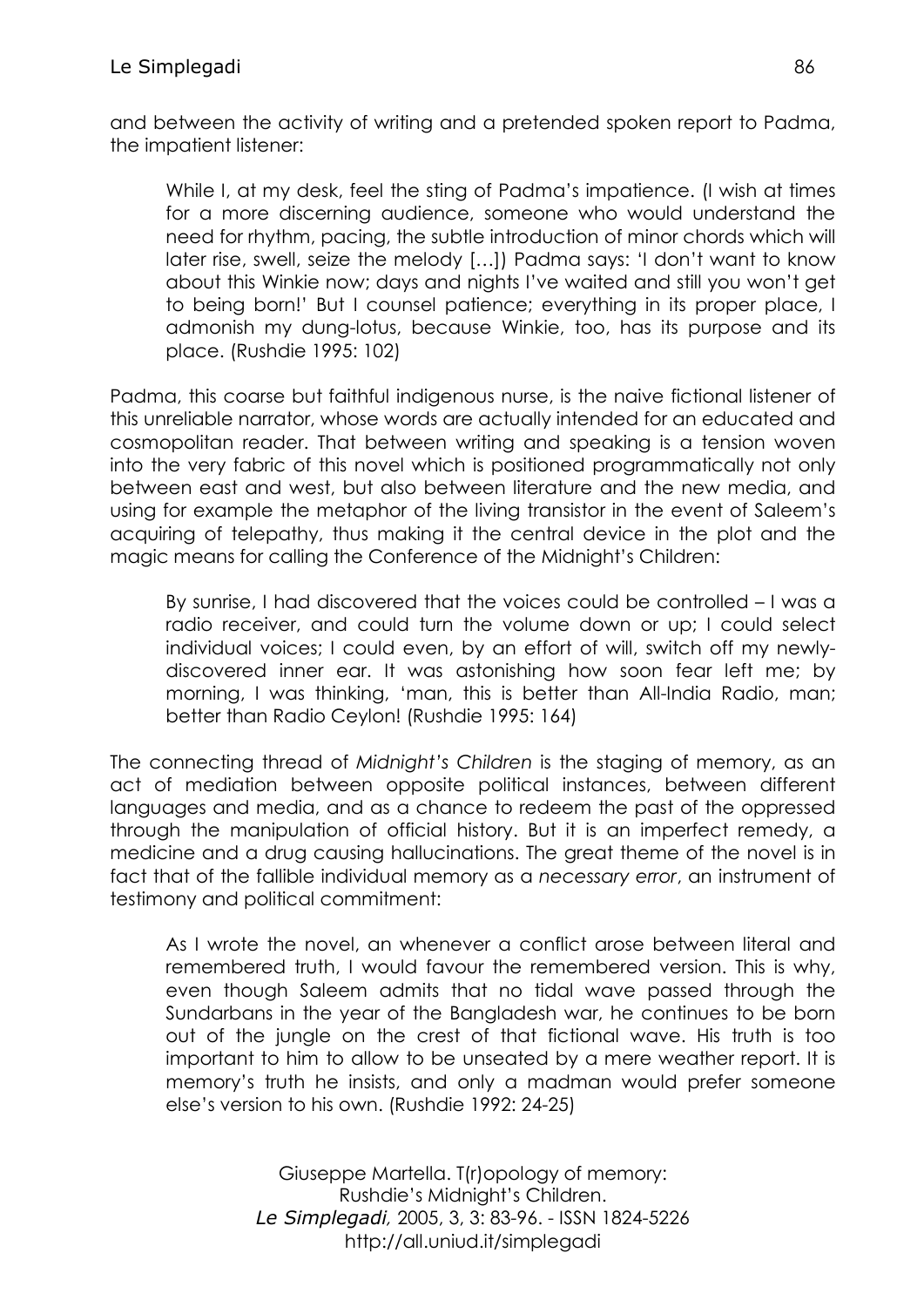The stubborn attachment of Saleem Sinai to his errors of memory constitutes, in fact, the basic condition of his story-telling. The alternative would be silence, amnesia (from which he indeed suffered for a while after a shell shock: 343 ff.) and the eventual drying up of the imagination, the loss of hope in another possible world. It is what Saleem, towards the end of the novel, also calls "sperectomy" (Rushdie 1995: 437), and which he, like all other midnight's children, have to suffer at the time of the Emergency and of the special laws proclaimed by Indira Ghandi in 1977, for the sake of the security and well-being of the nation. A proclaimed state of emergency in order to face economic crisis and political terrorism: an issue that is at least as current today in the West as it was in India in the Seventies. And the whole of Rushdie's book, with its play on baroque allegories, its exaggerations and improbabilities, can be used as a hyperbolic mirror which through the Indian caricature shows the West its own deformed and ailing image.

### **2. Politcal allegory**

In the narrative development of *Midnight's Children*, with the explicit coincidence of the birth of the protagonist and that of the independent India, allegory is the dominant stylistic device from the very beginning:

I was born in the city of Bombay […] at the precise instant of India's arrival at independence […] I had been mysteriously handcuffed to history, my destinies indissolubly chained to those of my country. (Rushdie 1995: 9)

Rushdie himself, however, repeatedly in his lectures and interviews, seems ready to deny the allegorical nature of his novel. This, for example, is what he declared during a lecture at the University of Aarhus in 1983:

I didn't want to write a book which could be conventionally translated as allegory, because it seems to me that in India allegory is a kind of desease [....] There is an assumption that every story is really another story which you haven't quite told, and what you have to do is translate the story that you have told into the story that you haven't told." (Rushdie 1985: 3)

And in the novel, Saleem Sinai denounces this self same disease:

As a people, we are obsessed with correspondences. Similarities between this and that, between apparently unconnected things, make us clap our hands delightedly when we find them out. It is a sort of national longing for form – or perhaps simply an expression of our deep belief that forms lie hidden within reality; that meaning reveals itself only in flashes. Hence our vulnerability to omens. (Rushdie 1995: 300)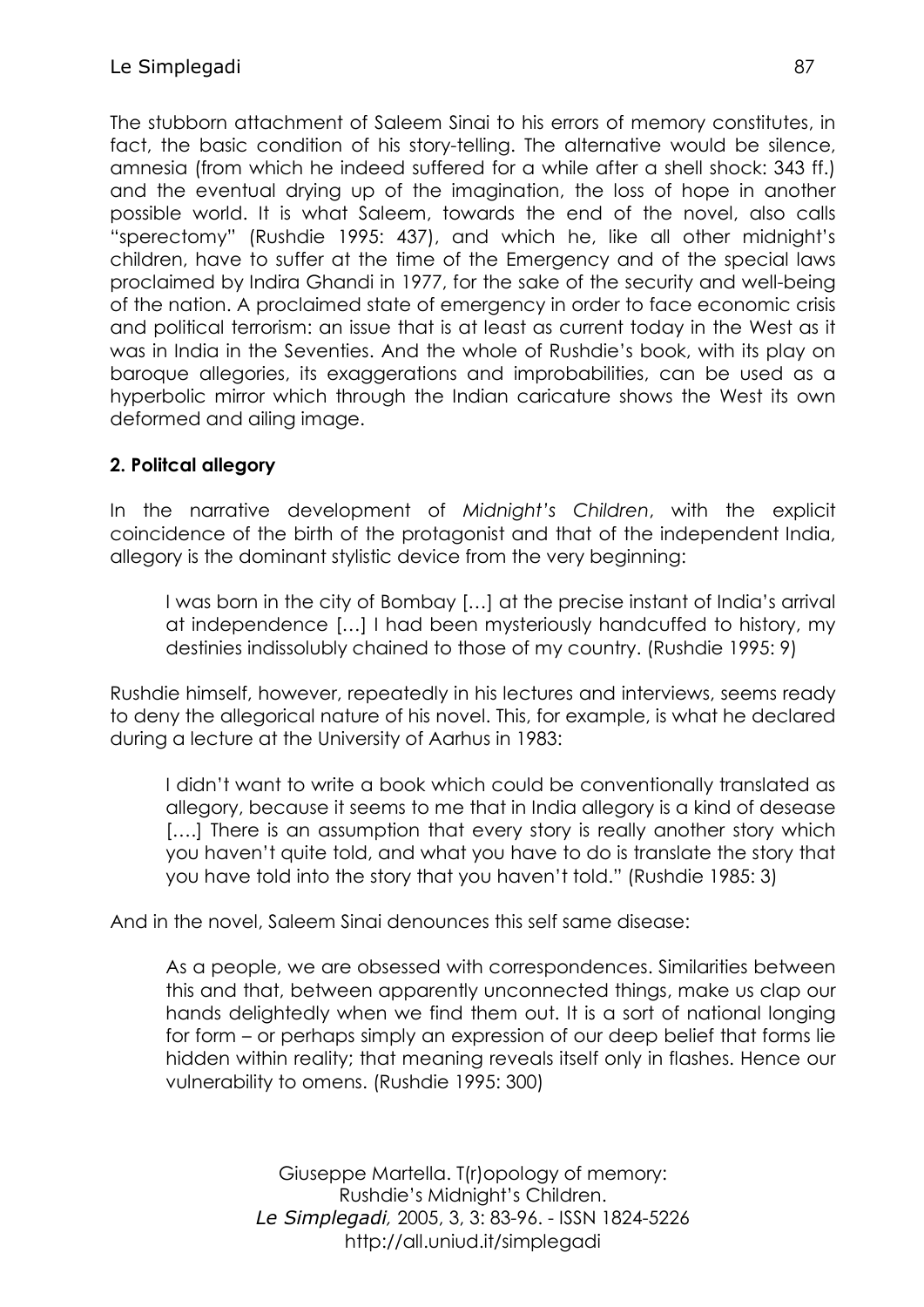But this weakness for the allegorical form has also its positive side, in that it constitutes a "national longing for form" (Brennan 1989: 79-117), the forma mentis, the spirit of the place, and the figure most appropriate to Indian cultural memory. Indeed it can become a true obsession for the hidden meaning of events beyond the veil of appearances, an obsession to which Saleem often makes reference in the course of the story. But it also represents the vivifying spark and the ultimate aim of his narrative:

If my crumbling, overused body permits […] I must work fast, faster than Sheherazade, if I am to and up meaning – yes meaning – something. I admit it: above all things I fear absurdity. (Rushdie 1995: 9)

As you can easily understand, the ailing narrating body craving for meaning is once again an allegory of India.

However *Midnight's Children* is by no means a simple allegory, but it rather amounts to an extended allegoresis, a strategy of narration that is put on display in order to denounce the pretence to truth of any canonical form of national history, and indeed to expose the very same idea of official national history (including that of literature) as an ideological expedient. Rushdie does use allegory in a deconstructive and ironical way, which is in some respects similar to that which Walter Benjamin deemed to be a characteristic of German baroque theatre: that is to say, allegory as a means for exploding the a-temporal perfection of classical form or the suggestive pregnancy of romantic symbol, in order to let appear some traces of the multifarious and inconclusive process of memory and history (Kuchta 1999: 205-224).

Allegory is the trope informing the whole of Rushdie's novel and dominating its plot: an inverted, ironic allegory, or better a hyperbolic allegoresis that is emphatically declared right from the start, and is subsequently accomplished in an equally ostentatious manner through the insisted use of leitmotif and that of synecdoche often assuming the value of a true antonomasia. Some examples of the latter are the exceedingly big, sensitive and fertile nose of Saleem and of his ancestors, which remind the Indian reader of the mythical figure of the elephant-god Ganesh (3); the irresistibly powerful knees of Saleem's god-like rival-twin Shiva; the unnaturally bronze idol-like hair of Saleem's younger sister who is thus provisionally called "the brass monkey"; the astonishing resemblance of Saleem's face to the map of India, etc.

It is in fact Rushdie himself who alerts us about his peculiar use of allegory, suggesting that it might be rather somehow the case of the leitmotif. As one critic observes, "the leitmotif, as described by Benjamin, involves the use of recurring things in the plot incidents or objects or phrases which in themselves have no meaning … but which form a kind of non rational network of connections in the book" (Kuchta 1999: 206) And it is again Benjamin's concept of Allegory that can help us understand the narrative rhetoric of Midnight's Children: "seeking to rehabilitate its debasement in romantic aesthetics,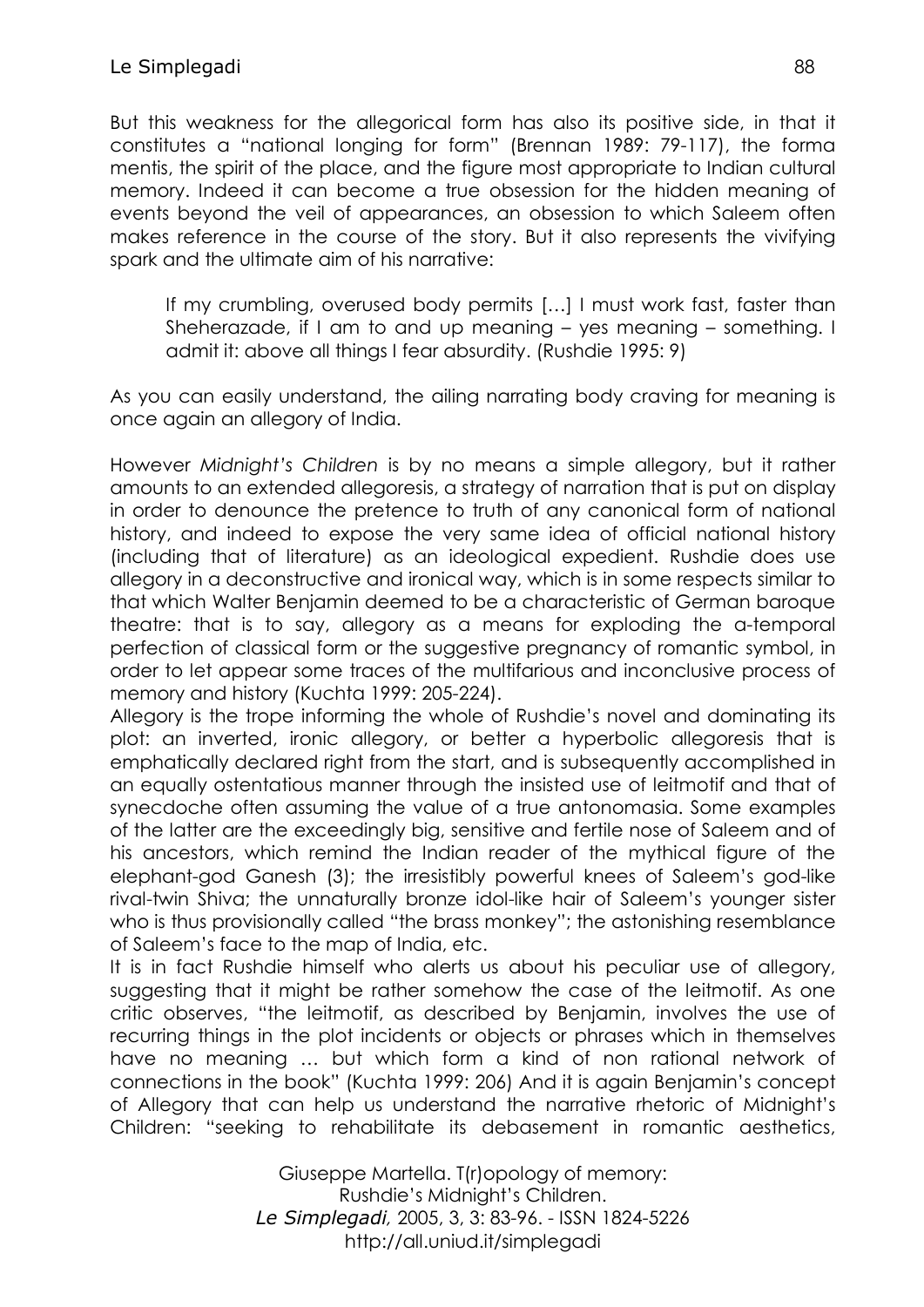Benjamin distinguishes allegory from the symbol - the preferred figure of Romanticism - by centering not on the relationship between part and whole but rather on the decisive category of time. While the measure of time for the experience of the symbol is the mystical instant, allegory involves a corresponding dialectic between the sign and its historical context." (Kuchta 1999: 207) As it is explained in this dense passage summarizing Benjamin's view, allegory can become the informing trope of the work of memory within the stream of historical change, thus responding to "the decaying process of time in general, and to transitory historical moments in particular, with a melancholy desire to preserve the objects of the past by ripping them from their previous contexts and relocating them within the present." (Kuchta 1999: 207) We can attempt to sum up the whole issue saying that allegory is the trope that helps retrieve or reclaim lost places of memory, both individual and collective, and thus reconstruct the past in its critical moments. In the words of Benjamin: "to articulate the past historically does not mean to recognize it 'the way it really was' […] It means to seize hold of memory as it flashes up in a moment of danger." (Benjamin 1999: 247) Allegory, thus understood, is a trope of memory in a state of emergency, when the risk of its being cancelled reaches a peak and when recollection amounts to a political act.

Such is the use of allegory in *Midnight's Children*, where the work of memory appears as a kind of land reclamation, both in the sense of the recovery of a submerged past and in that of the construction of a half-fictional homeland for the future, as Rushdie explains to us in one of the plainest statements of his poetics:

exiles or emigrants or expatriates, are haunted by some sense of loss, some urge to reclaim, to look back, even at the risk of being mutated into pillars of salt. But if we do look back, we must also do so in the knowledge—which gives rise to profound uncertainties—that our political alienation from India almost inevitably means that we will not be able of reclaiming precisely the thing that was lost; that we will, in short, create fictions, not actual cities or villages, but invisible ones, imaginary homelands, Indias of the mind. (Rushdie 1992: 10)

And further on in the same text he points again to this kind of reflection on memory, which underpins all his novels:

(in spite of my original and, I suppose, somewhat Proustian ambition to unlock the gates of lost time so that the past reappeared as it actually had been, unaffected by the distortions of memory) what I was actually doing was a novel of memory and about memory, so that my India was just that: 'my' India, a version and no more than one version of all the hundreds of millions possible versions. (Rushdie 1992: 10)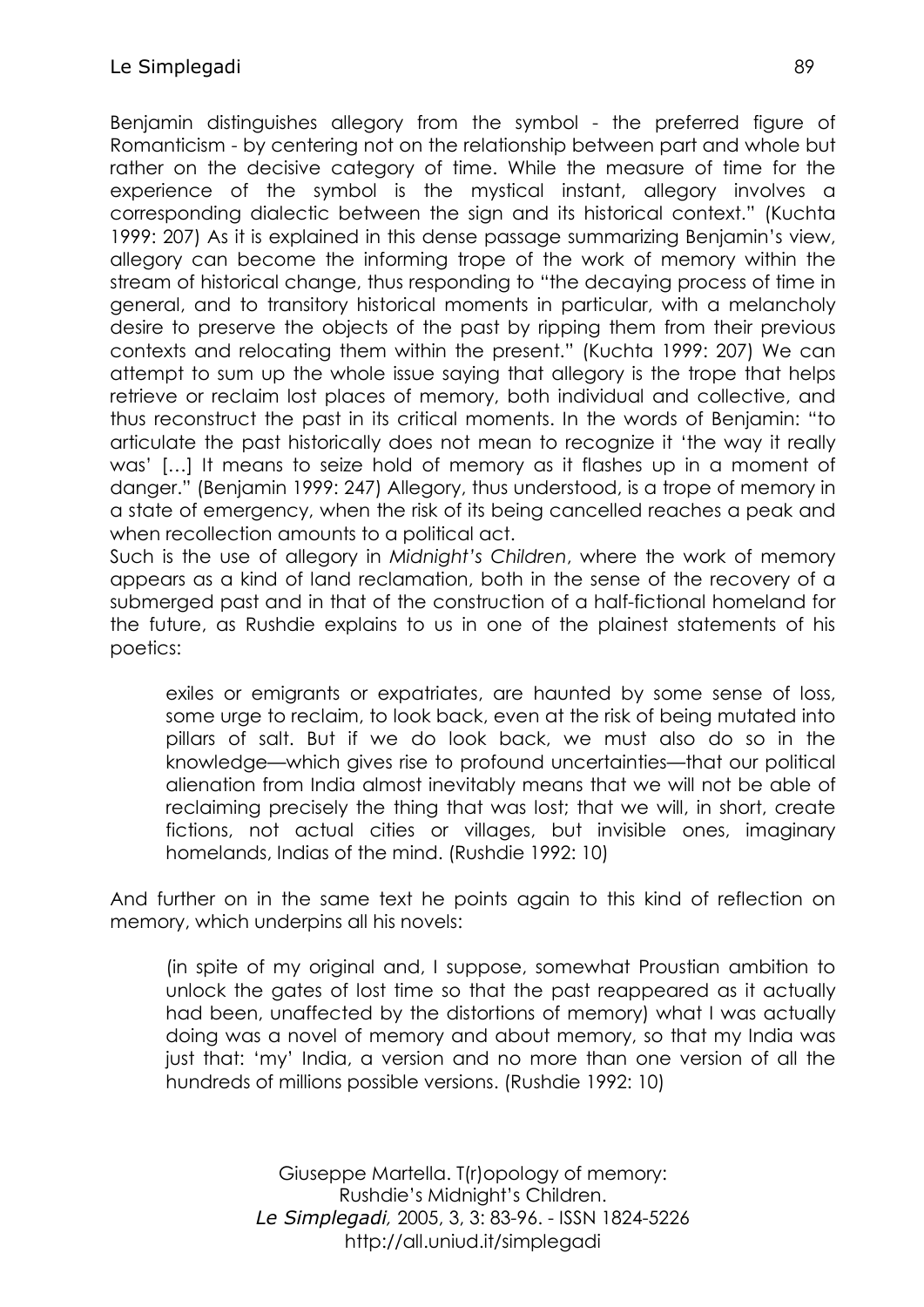On several occasions, in fact, Rushdie has commented again on the purposes of his rewriting of Indian history and cultural memory. In an interview he gave to the New York Times, for instance, we can read as follows:

Q.: Were you aware in writing these India books that the clearing you were making was in such virgin territory? I mean that no one had mined the myths of contemporary India. - A.: Yes. It was amazing. It seemed to me that if you had to choose a form for that part of the world, the form you would choose would be the comic epic [my italics] (4). It seemed like the obvious, the most natural form. And it seemed amazing to me that when you looked at the literature that had been produced about India, it seemed dated and delicate, and I wondered why these dainty, delicate books were being written about this massive, elephantine place? It was as if you'd seen an area of cultivable land and the richest soil in it had never been cultivated. You know that everybody is trying to grow crops in the stony ground around the edges and this wonderful prime soil is just left there. (Kaufmann 1983)

In this long passage you can appreciate Rushdie's "cultural" perceptivity and find both an apt commentary on the function of place memory in narrative and on the narrative genre to which Ruhdie's works in general belong: a broadly human, rich, inclusive comic epic, primarily about his native East but also intended as an inverted picture of the West. That is, an effective staging of the difficult cultural relationship between the first and the third world, as politically engaging as one can expect from a gifted émigré writer, and on the purpose of which Rushdie further comments in an essay entitled *Outside the Whale*, intended as an echo of George Orwell's well known *Inside the whale*, which was a far cry against political commitment:

Outside the whale is the unceasing storm, the continuing quarrel, the dialectic of history. Outside the whale there is a genuine need for political action, for books that draw new and better maps of reality, and make new languages with which we can understand the world. Outside the whale we can see that we are all irradiated by history, we are radioactive with history and politics; we can see that it can be as false to create a politics-free fictional universe as to create one in which nobody needs to work or eat or hate or love or sleep. Outside the whale it becomes necessary, and even exhilarating, to grapple with the special problems created by the incorporation of political material, because politics is by turns farce and tragedy, and sometimes […] both at once " (Rushdie 1992: 100).

The latter, farce and tragedy at once, is the case of *Midnight's Children*.

### **3. Intercultural memory**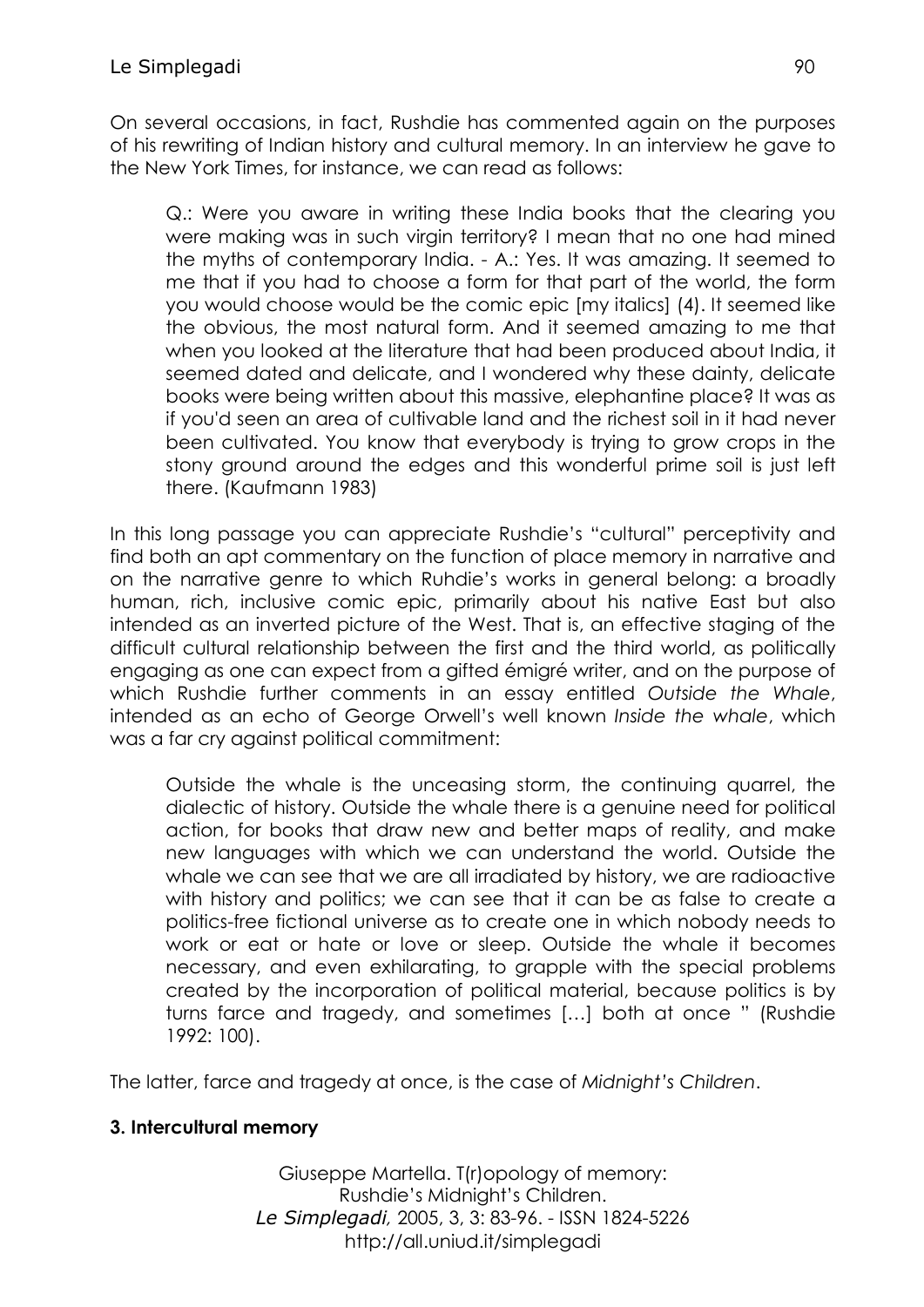The man as well as the writer Rushdie (of whom Saleem Sinai is a mask in *Midnight's Children*) is an important figure not only for postcolonial narrative but for contemporary European narrative as a whole. This depends on his being a translated, hybrid nomadic consciousness that works as a cracked mirror capable of reflecting back to us a kaleidoscope of forms, a range of possibilities and preclusions of our western memory, imagination and world vision. In Rushdie's works we can find pregnant figures of the sweeping cultural and anthropological change that concerns us all today (5). A change we can sum up in the concept of globalisation, which involves, among other effects, also the end of the hegemony of European literature in favour of postcolonial literatures and the discourses of new media. The result of all this is the hybridisation of languages, behavioural codes and categories of knowledge which produces the loss of what we used to call *historical distance*, which again appears today as a mere mythological distance of the subject from events that affect his life and that he reconstructs half-fictionally composing a picture of his own *imaginary homeland* and identity. But borrowing a Hegelian insight, we can keep in mind that the imagination of the *Other* often makes our own reality. The identity of Europe thus appears to us in Rushdie's works in the deforming mirror of an "imagined" India. The present ideological disorientation of Europe looms as a watermark in the memorial reconstruction of a half-fictional country, an India of the mind. As in a distorting mirror, the hopes and the hypocrisies, the scandals and the errors, the failures and the massacres of the recent Indian history return to us the grimace of a European politico-cultural journey fraught with uncertainty.

Rushdie holds a particularly important place in the growth of a political, ideological and cultural awareness in the capitalist and neo-colonial West of the present. In Timothy Brennan's words, "he has done what few writers in any tradition have done: recorded the totality of neo-colonialism as a world system, with its absurd combination of satellite broadcasts and famine, popular uprisings and populist rant, forced migration and tourism. One might say he brings British literature up to date. For he occupies more than any other contemporary writer a special place at the crossroads of the English literary scene" (Brennan 1989: XII-XIII). He possesses in fact a multicultural perspective that we have to acquire if we want to construct a viable European project for the future of the world, different and alternative to that of the US, nation which lacks the direct experience of suffering and the burning sense of guilt that are at the roots of the European historical consciousness, sentiments which only people who have directly suffered the horrors of two world wars can possess.

Although Rushdie's patent first poetic intention is that of fashioning an imaginary motherland, an India of the mind, *Midnight's Children* also belongs to the long standing tradition of the European encyclopaedic narrative, stretching forward from Rabelais and Cervantes through Flaubert, Proust, Joyce, Broch, Musil and Thomas Mann, up to the popular forms of postmodernist pseudo historical best sellers. He therefore also dialogues from a distance with the experimentalism of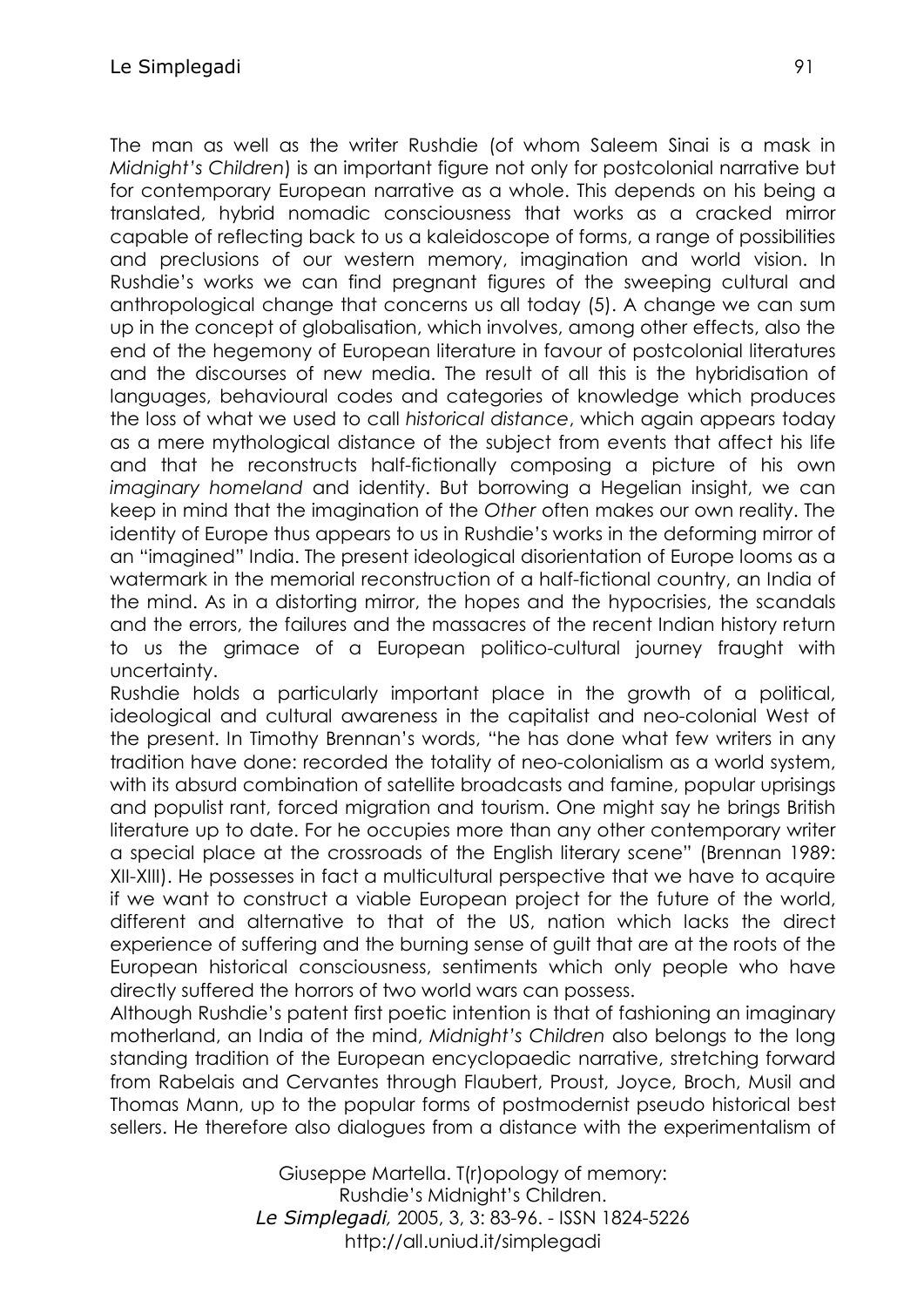our twentieth century avant-guard novelists, and finds a place as a crucial author in the panorama of contemporary narrative. He writes a digressive and polyphonic (hi)story that unites what could have been with what has been, and presents an implausible reconstruction where in the surreal element there looms forth the unrealised possibility. In other words, he writes a story that is in many respects *hyper-textual* as well as *intercultural*: a story where the postcolonial themes meet those of intermediality, and where the redrawing of the map of literature in English meets the relocation of all literature within the context of a multimedia culture. Rushdie challenges, in fact, the literary canon both in a horizontal (geographical) and a vertical (intermedial) sense. His imaginary motherlands have this dual dimension: they are sociological and technological fictions. His alleged "magic realism" amounts to what Nietzsche (1997), distinguishing it from antiquarian and monumental, used to call "critical history". Saleem Sinai, the imaginary witness of the 'Emergency' of the new India (6), wants to give a meaning to his past experience because what he most fears is absurdity (Rushdie 1995: 9). His response to the question of the possibility of witnessing the past is a history especially depending on smell and taste, what he calls "the chutnification (7) of history" (Rushdie 1995: 459). This is anything but a world vision: Saleem Sinai has no Weltanschaung, no proper idea of history. What he does have, instead, is a sense of smell to follow the tracks, a sense of touch to put memories in brine and a sense of taste to distinguish their different flavours. As compared to the mainstream of European historical thinking from Vico to Hegel, Marx and beyond, Rushdie takes a 180° turn. Recalling Vico's *New Science*, for instance, where, despite all its philological concreteness, one finds the belief in an ideal eternal history, running above the histories of all nations and revealing a common divine plan inherent in them all, we can say that Rushdie's history is instead a material transient history that runs beneath, or in the interstices of the local histories and the contradictory memories of sundry cultural subjects, gathering all their debris, waste and refuse. His history subtends the opacity, the weight of the body, with its deliriums and fevers, the unreliability of its senses, the perishability of its organs and functions. It is characterised by the fallibility and guilt of its narrator, who is the bearer of a decaying memory. He is not only an eye-witness, but rather an ear-, nose- and tongue-witness of the events in which he finds himself collusively and confusedly involved. Like an insect trapped in the great web of information from which he cannot escape. Because he is so entangled in events, and has been since he was born, "mysteriously handcuffed to history" (Rushdie 1995: 9), this narrator is tricky, forgetful, contradictory and unreliable. He lacks the *critical distance* of the ideal eye-witness, who ought to be impartial, objective and balanced: the ideal and fictional subject of the history of science and of history as a science, as well as of all grand narratives which were the vehicles of our world visions.

Saleem is the post-modern subject trapped in the bidimensional picture (*Bild*) of his own consciousness but he tries, by mixing memory and desire, to reconstruct the process of his own entrapment/education (*Bildung*). And if in a certain sense every novel is a Bildungsroman (Moretti 1987), *Midnight's Children* is certainly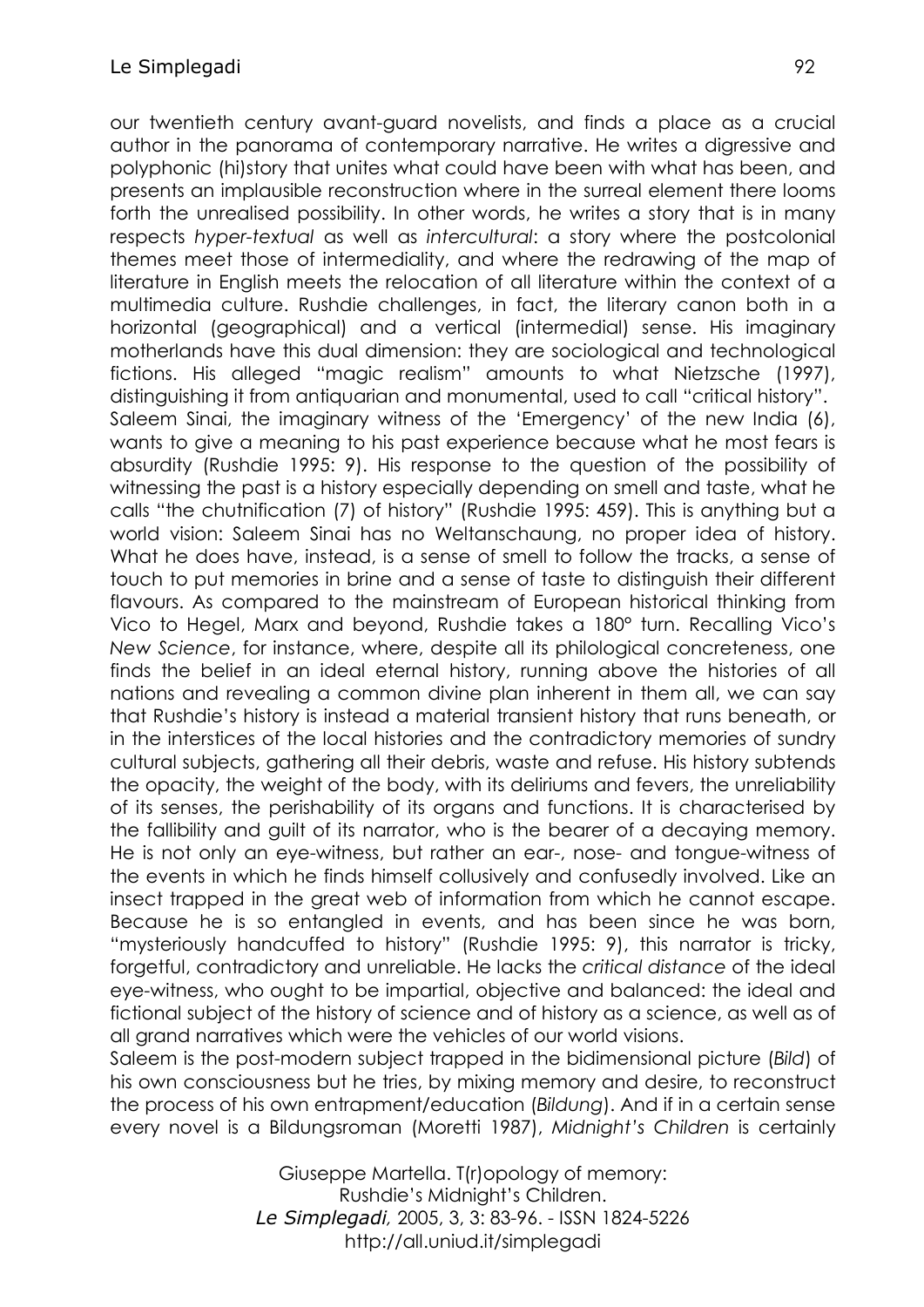one, but in a peculiar sense: a novel of de-formation and amputation, that moves swiftly in the end towards the ultimate maiming of the protagonist's body and soul, which is anticipated and looked forward to in the course of the whole story. And there is a very special, and paradoxical, sense in which this happens because the narrator-protagonist, Saleem Sinai, bearing this multicultural name (Hindu–Jewish–Muslim), appears as an amateur cook of events who smears his hands (trying to make jars of pickles, preserves of memory that inevitably, in the very process of pickling, alter the taste of the 'original' events) and through tactile and olfactory means creates a history in brine (Rushdie 1995: 461). The whole process of recalling, in his hands, leads not to the discovery of truth as an idea (or a vision), but rather to that of truth as a taste (somewhat modified, bitter-sweet, maybe disgusting) of the past (Rushdie 1995: 461). The primacy of vision over the other senses, which characterises the tradition of Western history and fiction, thus seems to be coming to an end. It has imploded in the making of pickled jars, in the *chutnification* of history, in the *pastiche* as the cipher of post-modern perception, memory and invention. In Saleem's narration the acts of history-writing, of story-telling, of recalling and of imagining all undergo a simultaneous sea change. We ought perhaps to understand this poetic process through a revaluation of the metaphor of *taste*, although not the aristocratic, selective taste of the English connoisseur of the Age of the Enlightenment, but the hybrid plebeian taste of the Indo-English of the late twentieth century.

It is the very idea of *imagination* as the creative faculty par excellence (as the mediating instance between sensation and concept, between perception and judgment, between memory and project) that is in fact put to trial, and imploding in the terrestrial plurality and the levelling con-fusion of the senses, which strips the sense of sight of the "natural" and despotic privilege it has always exercised, and from the metaphor of the vision-of-the-world the epistemological privilege, the paradigmatic value, that has characterised the whole of Western civilisation in its intimately literary essence, and the project of modernity as a progressive and continuous process of enlightenment.

Rushdie's *Midnight' Children* is an exemplary text of this postmodern, postliterary civilisation inasmuch as it stands at the meeting point of at least three great cultural traditions and three great religions: Hinduism, Islam and Christianity. It takes on board the advent of the languages of the new media and presents that readjustment of perception and of common sense that Rushdie, with a hyperbolic and theatrical gesture, translates into a baroque poetic, into a carnival of magic events and figures (the tuning up with the all India radios, the magic summoning of the conference of the Midnight's Children, Saleem's sudden transformation into the impassive figure of the Buddha, etc), reconciling the opposite extremes of myth and publicity, of archetype and cliché, of Indian folklore and English literary tradition, of parody and allegory. In a word, he effectively stages the tension between East and West, between past and future, between religion and laicism, in this vast baroque pantomime whose time span stretches from the narrative elephantiasis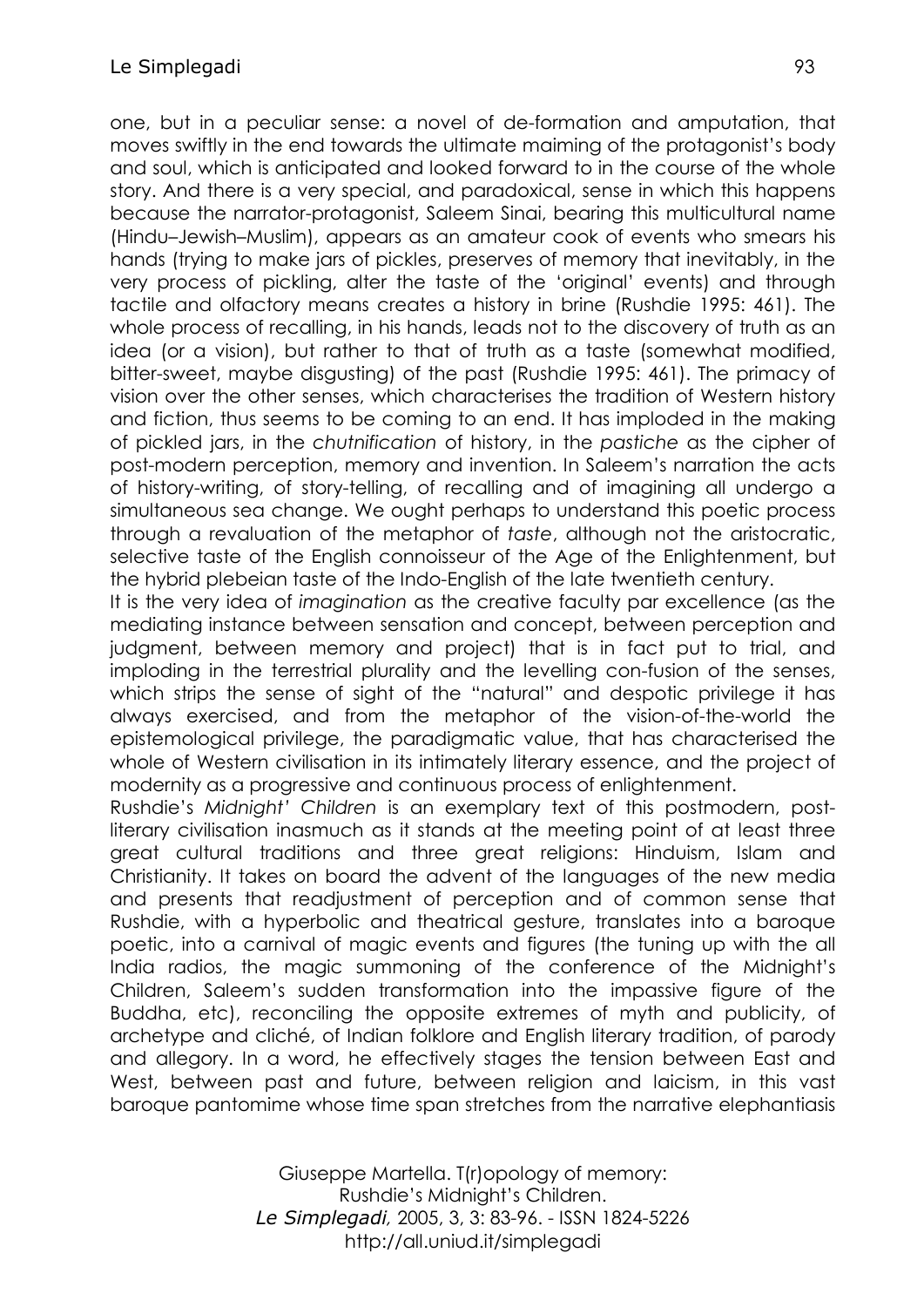of Indian mythology in the remote past to the Babel of the new media in the present.

# **4. Conclusion**

Memory is a bridge crossing time and space: an element of socialisation. Above all it is a bridge between time and space and the primary ground of every transfer, of every figure of speech, it is the mother of the muses and the loom where all yarns are spun. But the master of all tropes is this same exchange between space and time: the spatialisation of time and the temporalisation of space which define the horizon of our thought-language (*logos*). As memories are temporal metaphors, so figures of speech are fossilised cultural memories, linguistic traces of habits and customs cancelled-but-conserved (*aufgehoben*) in the collective unconscious. But in the language, the act of recollection marks above all the live relation between the propositional content of a speech act and its occasional utterance, and thus it is not only a relation between the present and the past tense but also between the active and the passive mode of an event. This configuration of the subject (both the agent and the topic) of cultural memory, this transcendental tropology which situates it, in relation to its historical context, constitutes at once the theme and the narrative programme of *Midnight's Children*. We can recall the ways in which Saleem feels himself linked to the history of India: active, passive, literal and metaphorical, in all their possible combinations (Rushdie 1995: 238). Saleem Sinai's apparently far fetched description of his own historical destiny, ironically represents in fact the double articulation of the language of memory, in time and space: memory of the body and memory of places. And the whole novel is a dislocation of the body of Anglo-Indian cultural memory in its foundational modes and tropes. For us Westerners the memory of Saleem Sinai, living in a decaying individual body, reconstructs, in a tragi-comic act of testimony, the body of an imperfect collective memory and the plural consciousness of a huge subcontinent, in the *facies* (his face being the shape of India), in the simpering voice (the *skatz*), and in the imperious gesture of this unreliable resilient story-teller. As Benjamin says, in the act of oral narration, the reported facts get their significance from "a certain accord of the soul, the eye, and the hand of someone who was born to perceive them and evoke them in his own inner self […] soul, eye, and hand are brought into connection. Interacting with one another they determine a practice. We are no longer familiar with this practice. The role of the hand in production has become more modest, and the place it filled in storytelling lies waste. (After all, storytelling, in its sensory aspect, is by no means a job for the voice alone. Rather, in genuine storytelling the hand plays a part which supports what is expressed in a hundred ways with its gestures trained by work.)" (Benjamin 1999b: 106-7) Especially this role of the hand, in the manipulation of the past, in the gesture at once clumsy and authoritative of the story-teller, is thematic in the plot of *Midnight's Children*. This authentic hermeneutic reworking of the past through the toil of the living memory is staged in all its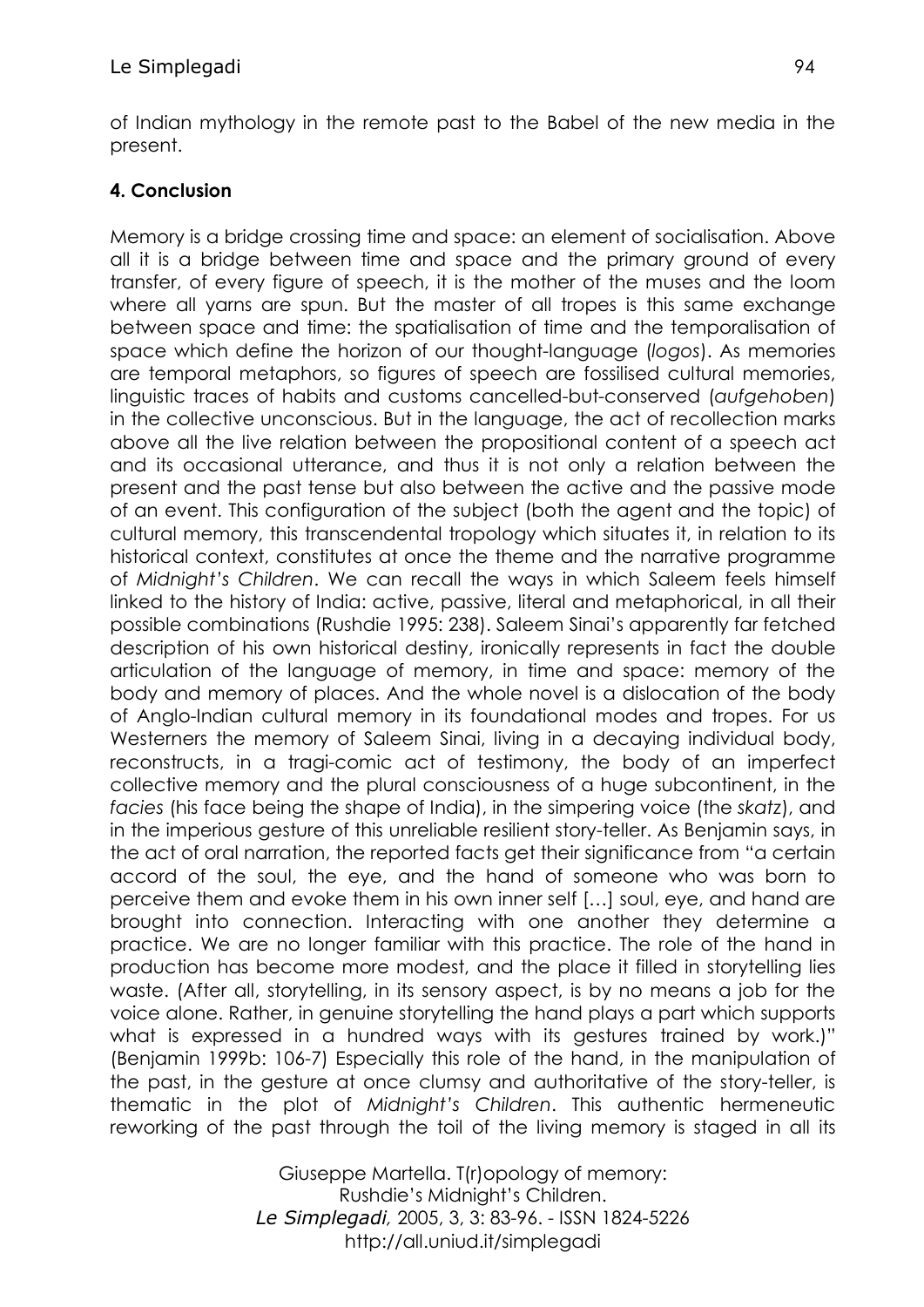difficulty and imperfection, and the cooperation of the "soul, eye and hand" of the ancient story-teller, as the keeper of the memory and wisdom of a people, reappears in the grotesque guise of a deformed child of modern India who possesses some features of the ancient elephant-like Indian god of poets, Ganesh, who helped Vyasa (their Homer) write the Mahabahrata. This is a revisiting of the ancient social function of narrative (that of giving advice to a community) and of its essential dignity, which is woven into the destiny of the narrator, whose talent is at one with his life, and who "could let the wick of his life be consumed completely by the gentle flame of his story" (Benjamin 1999b: 107). This story thus appears as the consummation of an individual bodymemory, in the act of making itself available to others and thus public, by the dangerous act of testimony in times of emergency, which can redeem the past of the oppressed and give to all of us a "weak messianic hope" for the future. This for Benjamin is also the real task of the historian: in his words, "to articulate the past historically does not mean to recognize it 'the way it really was' […] It means to seize hold of a memory as it flashes up at a moment of danger." (Benjamin 1999a: 246) And for Rushdie this is also the task of the story-teller, especially in the case of writers who are exiles, emigrants or expatriates: the task of inventing (8) places of cultural memory, imaginary homelands, which, in each separate reader's response, will be capable for the time being of redeeming the senselessness of universal history.

## **NOTES:**

- 1. The project (see [www.lingue.unibo.it/acume\)](http://www.lingue.unibo.it/acume) is coordinated by professor Vita Fortunati of the University of Bologna. To her and to my other colleagues involved in ACUME go my thanks for the fertile discussions of this and related topics in a few recent meetings in Cyprus, Rejikiavik and Trento.
- 2. The Acts of this Conference are forthcoming.
- 3. The elephant-god who helped the poet Vyasa write the Mahbahrata, the ancient national Indian Epic.
- 4. James Joyce gave the same definition of his own Ulysses.
- 5. In connection with this epoch making cultural change, we might want to remember the clear foresight of the Italian poet and film-director Pier Paolo Pasolini, who (like Marshall MacLuhan) used to be derided some thirty years ago by wise engaged intellectuals and professional opinion makers, both of the right and of the left wing, because he was considered exceedingly "primitive" and catastrophist, while he was simply to the point.
- 6. Both in the sense of a birth and in that of a political crisis.
- 7. Chutney is a sweet-and-sour Indian sauce.
- 8. In the double sense of finding them and of creating them. See Ricoeur 1983: 85-129.